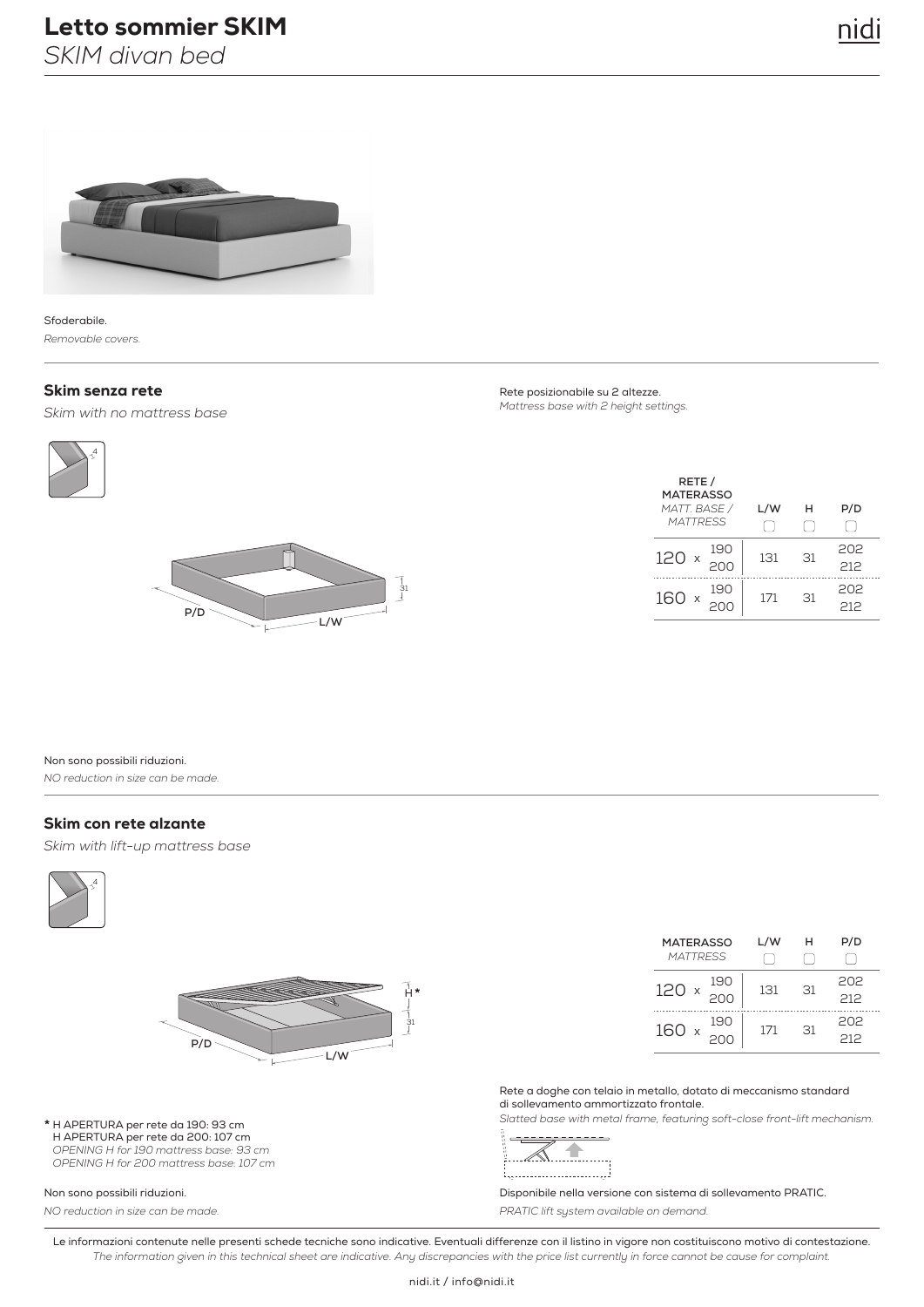# Rete a doghe

*Slatted mattress base*



Rete con profilo in acciaio 4,1x3,9 cm arrotondato, verniciato a polveri atossiche. Doghe a listelli in multistrato di faggio da 6,8x0,8 cm in classe E1. *Mattress base with 4,1x3,9 cm steel frame with rounded corners and non-toxic powder coating.* 

*Laminated beech slats measuring 6,8x0,8 cm, E1 rating.*

Portadoghe rigido in plastica. *Rigid plastic slat holder.*







Materasso ortopedico

*Orthopaedic mattress*

| N           |
|-------------|
| $\triangle$ |
| Τ           |
| Ć           |
| E           |
| S           |
|             |

Materasso a molle anatomico. *Anatomical sprung mattress.*

rapuntato con rivestimento in cotone 100%.

*Quilted with 100% cotton cover.*

Boxature laterali e fascia perimetrale trapuntata con rivestimento in cotone 100%. *Side boxing and quilted edges with 100% cotton cover.*

Prodotto consolidato che favorisce una buona traspirazione. *Proven product that encourages good breathability.*



## Materasso ortopedico ignifugo

*Fire-retardant orthopaedic mattress*



Materasso a molle anatomico. *Anatomical sprung mattress.*

Trapuntato con rivestimento in cotone 100%. *Quilted with 100% cotton cover.*

Boxature laterali e fascia perimetrale trapuntata con rivestimento ignifugo. *Side boxing and quilted edges with fire-retardant cover.*

Prodotto consolidato che favorisce una buona traspirazione.

*Proven product that encourages good breathability.*

Ignifugo.





Le informazioni contenute nelle presenti schede tecniche sono indicative. Eventuali differenze con il listino in vigore non costituiscono motivo di contestazione. *The information given in this technical sheet are indicative. Any discrepancies with the price list currently in force cannot be cause for complaint.*